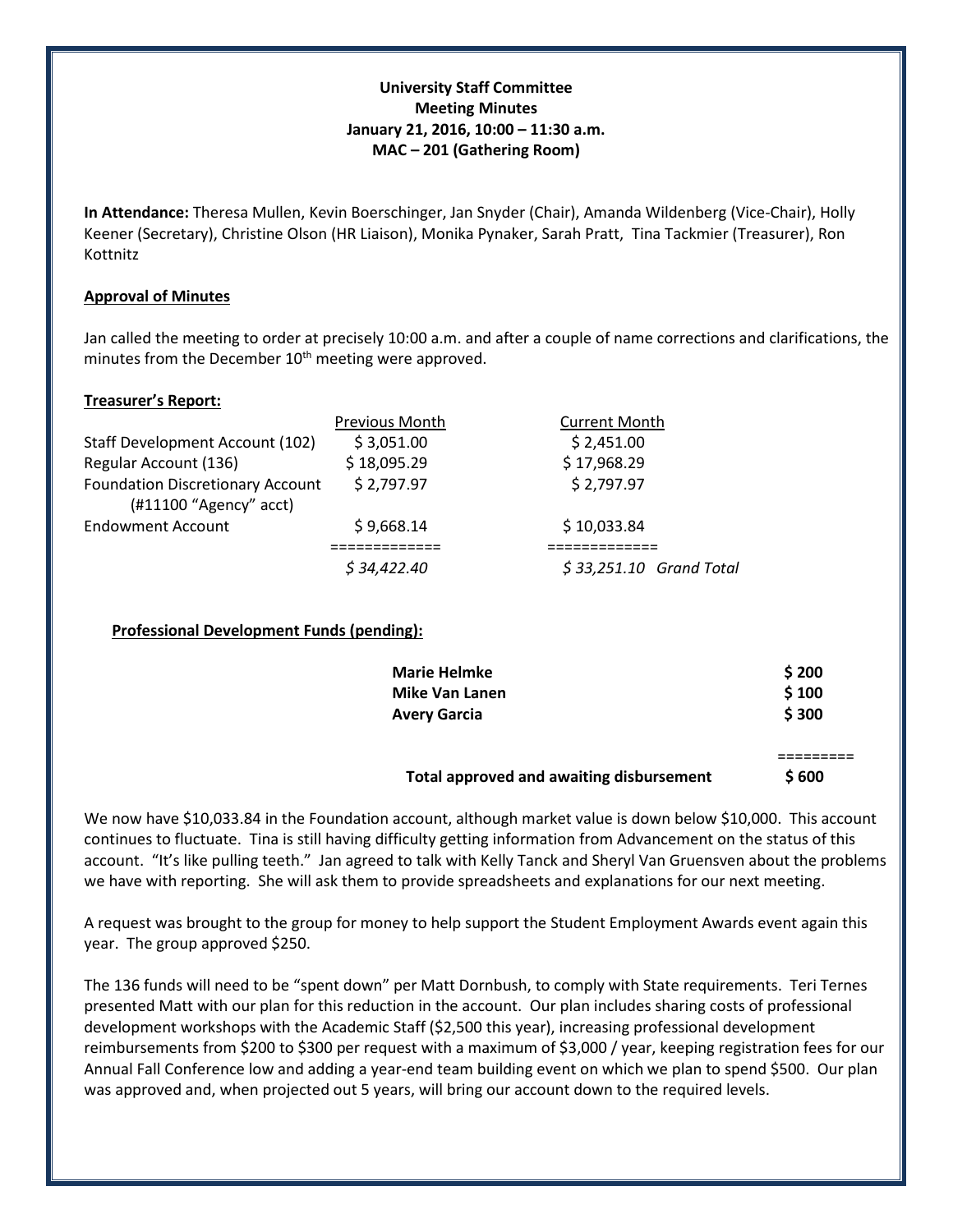# **HR Labor Report**

At our last meeting, we asked Christine to provide information on what open positions will actually be filled and which ones will be left vacant. Christine explained that this information is not kept in HR, it rests with the departments that have vacancies and the Provost Office. She suggested that we ask Sheryl or Dick Anderson to make a presentation at our Assembly to summarize the number of positions lost. Positions that are currently vacated are cut from departments but are not necessarily "permanently" lost.

# **New Employees:**

- **Library Services Assistant – Advanced (70%)** Library (Archives) Joseph Dyal was hired to replace Wendy Guerra – start date 1/19/16
- **Facilities Maintenance Specialist – Advanced** Facilities Management Adam Calewarts was hired to replace Jay Rickaby – start date 2/1/16
- **Custodian (First Shift)** Operations Chad Eastman transferred to Outbuildings/Float to replace Javier Martinez
- **Custodian (First Shift)** Operations Brian Seidl transferred to Studio Arts to replace Chad Eastman

# **Positions Being Recruited:**

- **Financial Specialist – Senior** Purchasing to replace Robin Kepler
- **Custodian (Second Shift)** Operations to replace Daniel Bos
- **Student Status Examiner – Senior** Registrar to replace Eileen Kolb
- **Payroll and Benefits Specialist (80%)** Human Resources to replace Sue Miller
- **Academic Department Associate** Nursing to replace Ruth Pearson
- **University Services Program Associate** Athletics to replace Debbie Sanders

### **Recruitments on Hold:**

• **Electronic Technician Media Intermediate (100%)** Academic Technology Services. Incumbent: Ron Kottnitz.

### **Vacant Positions:**

- **Program Assistant:** Chancellors Office. Incumbent: Rebecca Ouradnik.
- **University Services Program Associate:** University Advancement. Incumbent: Elizabeth Teubert
- **University Services Associate 2:** Education. Incumbent: Linda Collins
- **Custodian 3rd shift:** Operations (Kress Center). Incumbent: Terri Antonio-Martinez
- **University Services Associate 2 (50%):** Phuture Phoenix. Incumbent: Ann Vandenack
- **University Services Associate 2:** Phoenix Bookstore. Incumbent: Paul Vavra
- **Library Services Assistant Advanced:** Library. Incumbent: Leah Liebergen
- **Auto Equipment Tech Master:** Facilities. Incumbent: David Krout
- **Office Operations Associate (50%):** Purchasing. New Position

### **University Staff Committee Reports**

• **Election Committee** – Sousie Lee's resignation from UWGB caused a vacancy on the Election Committee. John McMillion was the "next highest vote getter" in the election in which Sousie was elected; therefore, the position was offered to him and he accepted. Cheryl and Ron's terms are up at the end of the year and these vacancies will be on the upcoming ballot.

Sousie's departure also left an opening on the Chancellor's UPIC committee. This position will need to be filled. Holly Keener and Monika Pynaker offered to serve on the UPIC on an interim basis until the Interest survey results are back and we can appoint a permanent replacement.

Virginia Englebert will be transferring to Academic Staff. This will vacate her term on the Professional Development Committee through 2017. We will add her vacancy to the Spring Election.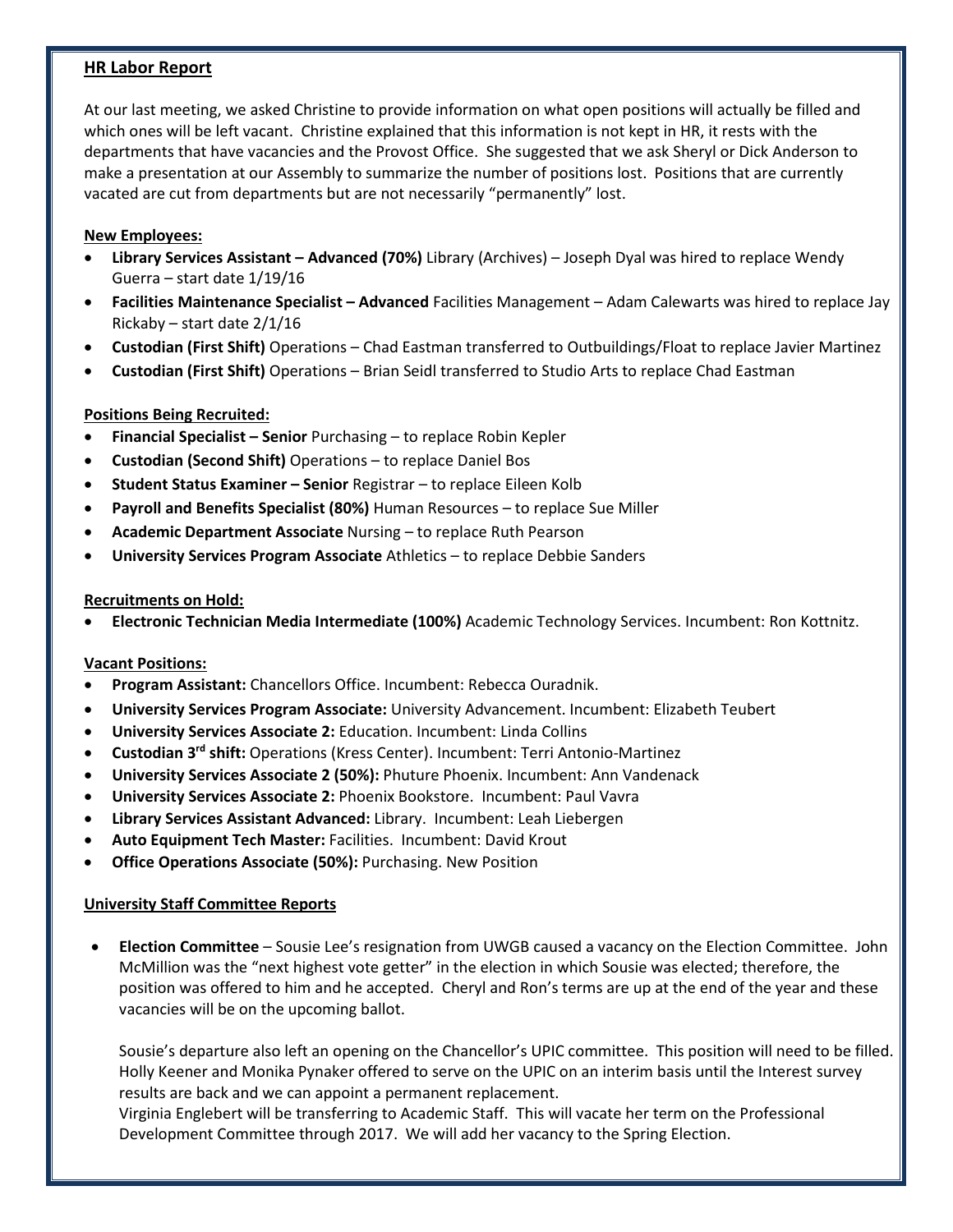**Interest Survey** – The survey is done and ready to go out. It will be distributed on February 8<sup>th</sup>. The Election ballot is planned to run March 7 – 11.

• **Personnel Committee** – Due to an overtime situation on New Year's Eve, the personnel committee actually had a conflict to resolve. Historically, the custodians have been offered overtime on New Year's Eve but this year they were dismissed and not given the opportunity. After a small discussion with the supervisors and HR, this issue was resolved without incident.

Jan has also been working on a "Shared Governance Participation" policy to present to HR. She asked us all to review the policy so we could discuss it at the next meeting. The purpose of this policy is to provide us written "permission" to participate in Shared Governance. For those with specific work hours, this policy will be an important piece of documentation to have when requesting time off to work on a committee or attend committee events like our Spring Assembly or Annual Fall Conference.

- **Professional Development Committee** In order to reduce our account reserves, the committee has increased reimbursement for Professional Development funds to \$300 beginning in January. They have also firmed up February's joint workshops with the Academic Staff Committee. It will be held February 17<sup>th</sup> and is entitled: Success through Humor. The March and April workshops are still pending. Our winter gathering will either be held at The Bar or The Pump Room. A team building event will hopefully be scheduled in May. Our General Assembly will be held in the 1965 Room on February  $2^{nd}$  from 1:30 – 3:00 p.m. After a brief discussion, it was decided that we will provide ice cream sundaes as our "hook" to get people to come to the meeting.
- **UW University Staff Rep Meeting** Ron was not at this meeting so there was no Rep report. Jan mentioned that the Strategic Planning report is posted on our Share Drive if anyone would like to review it.

#### **Campus Shared Governance Committee Reports and Updates**

- **Shared Governance Leadership Group**  no update.
- Awards & Recognition no update.
- **Legislative Affairs Committee** no update.
- **CWC**  There was a little turmoil regarding who was going to be the chair of the committee, but otherwise nothing to report.
- **LTCC** nothing new to report.
- **University Committee / Faculty Senate**  The UC spent their time discussing credit load and faculty requirements. The Dean of Science and Technology position description was discussed. The search for the Business Dean will be an external search and the others are planned to be internal at this time. The Associate Deans will be internal candidates.

The reorganization is also a big question on everyone's minds. Many questions have been asked but few answers have been provided to-date. Mainly because the answers just aren't available yet. A website is being developed by the Provost office to help provide a timeline and status updates in an effort to be a little more transparent.

• **UW-System University Staff meetings** – All University Staff are invited to attend these meetings. Amanda is scheduling the rooms and will send out invites.